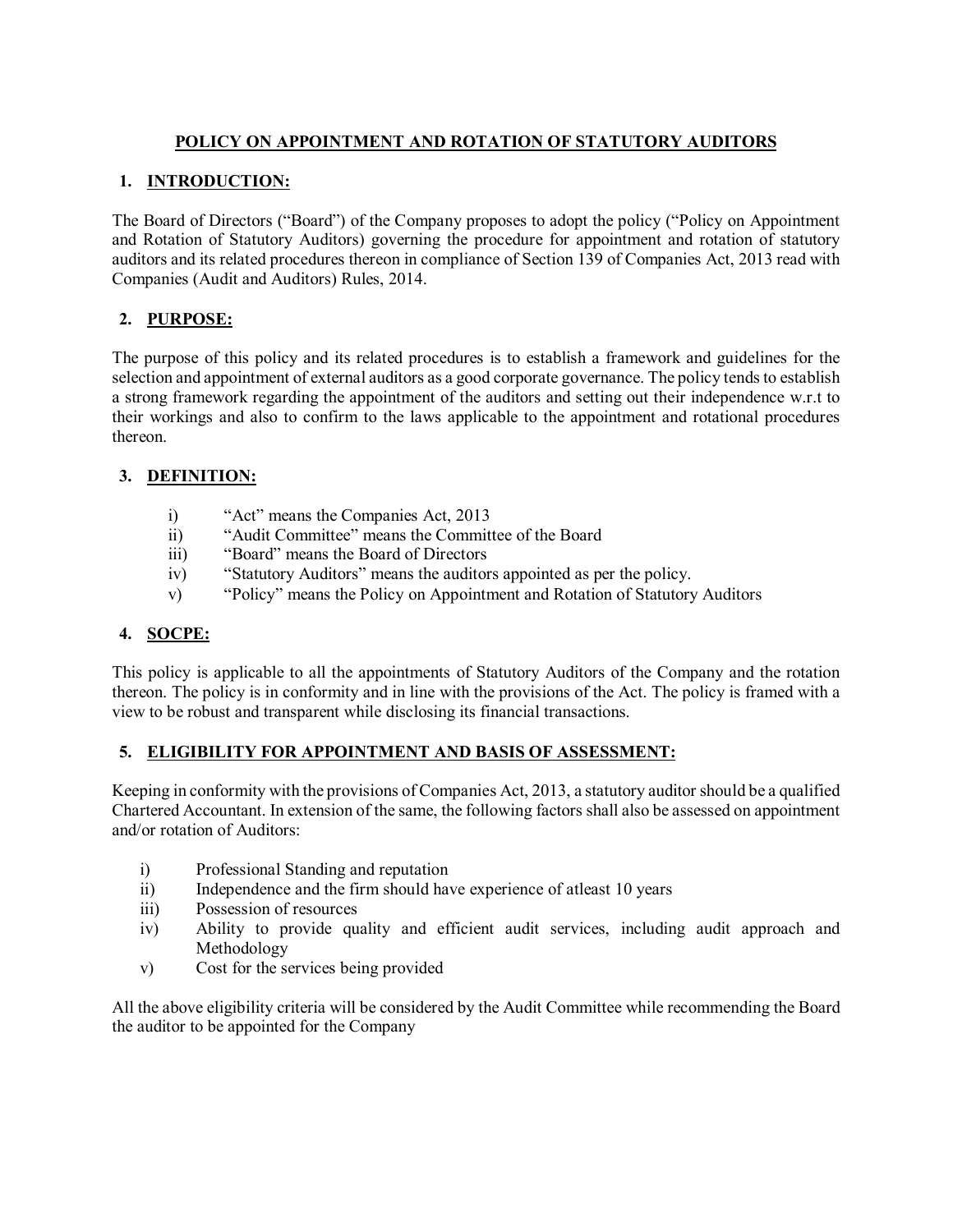### **6. PROCEDURE FOR APPOINTMENT OF AUDITORS**

The Audit Committee in compliance with the provisions of Section 139 of the Companies Act, 2013 shall recommend the appointment of Auditors (preferably Big 4) to the Board after considering the qualifications and experience of the individual or the firm proposed to be considered for appointment as auditor and whether such qualifications and experience are commensurate with the size and requirements of the company. Further, the Audit Committee shall also consider that there should not be any order or pending proceeding relating to professional matters of conduct against the proposed auditor before the Institute of Chartered Accountants of India or any competent authority or any Court.

The Board of Directors on the recommendation of the Audit Committee shall recommend the appointment of Statutory Auditors (preferably Big 4) to the Shareholders in the General Meeting for their approval.

Any casual vacancy in the office of an auditor shall be filled by the Board of Directors within thirty days and such appointment shall also be approved by the company at a general meeting convened within three months of the recommendation of the Board and he shall hold the office till the conclusion of the next annual general meeting;

## **7. AUDITORS NOT TO RENDER CERTAIN SERVICES**

An auditor appointed under the Companies Act, 2013 shall not render following services to the Company, its subsidiary, namely:

- (a) accounting and book keeping services;
- (b) internal audit;
- (c) design and implementation of any financial information system;
- (d) actuarial services;
- (e) investment advisory services;
- (f) investment banking services;
- (g) rendering of outsourced financial services;
- (h) management services; and
- (i) any other kind of services as may be prescribed under the Act:

### **8. \* TENURE/ROTATION OF AUDITORS:**

The Audit Committee shall be responsible for making recommendations to the Board on the appointment/reappointment of Auditors. The Auditors shall first be appointed for a term of 5 years in compliance with the provision of Companies Act, 2013, and if reappointed shall be appointed for further maximum term of 5 years, thereafter the new Auditor shall be appointed.

### **9. COOLING OFF PERIOD**

The Auditors appointed shall not be re-appointed for a period of atleast 5 years after the completion of their tenure as specified in Clause 8. The minimum cooling off period in compliance with the provision of the Companies Act, 2013 is 5 years.

#### **10. REVIEW OF THE POLICY:**

i. The Audit Committee of the Board and Board of Directors may review the policy as and when it deems necessary.